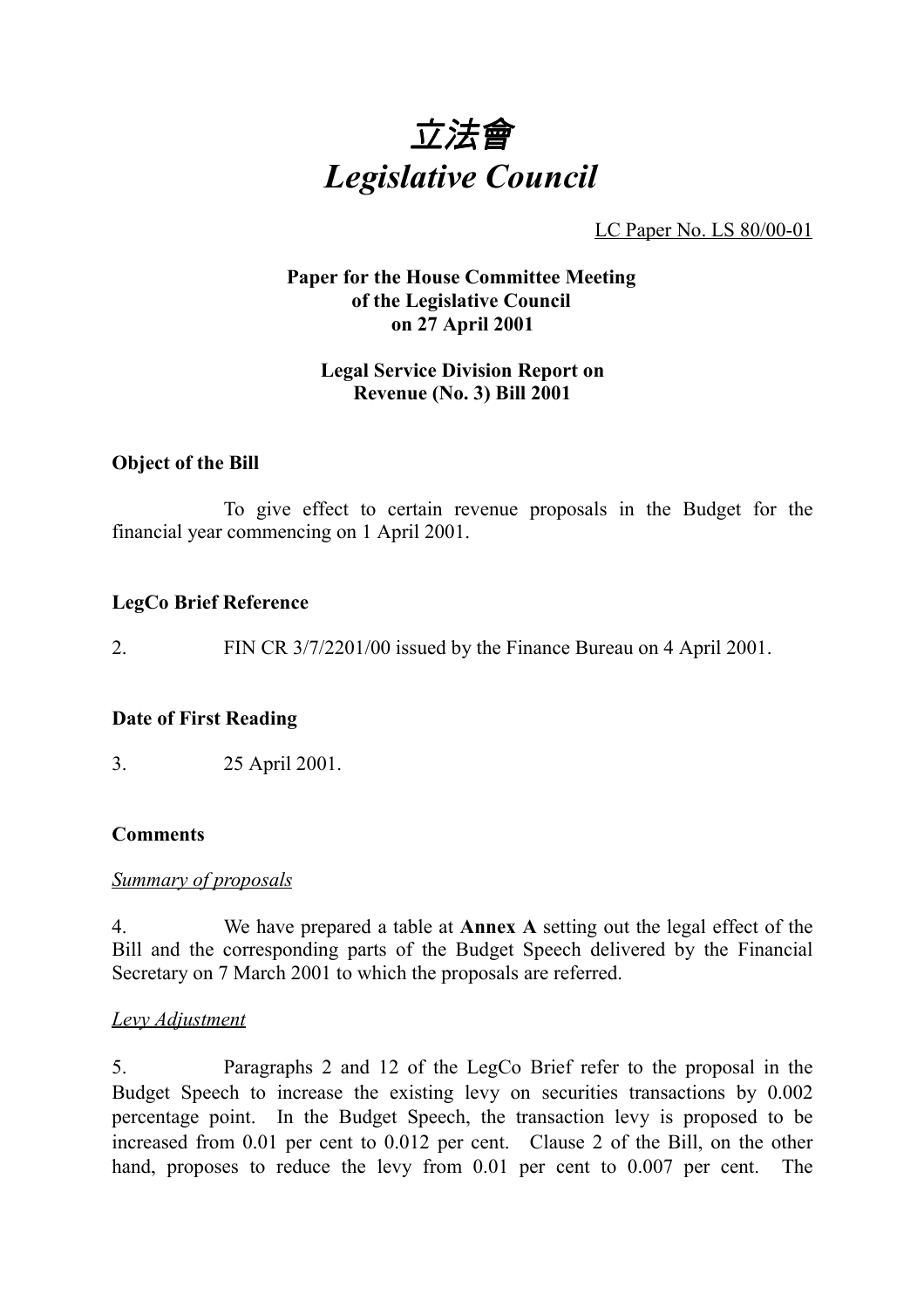difference of 0.005 per cent is the portion of levy retained by the Stock Exchange Company which is proposed to be reduced to 0 per cent under Clause 3 of the Bill.

6. Under section 52 of the Securities and Futures Commission Ordinance (Cap. 24), for every purchase and sale of securities recorded on the Unified Exchange or notified to it under the rules, a levy is payable to the Securities and Futures Commission ("SFC") by each of the purchaser and the seller at the rate of 0.01 per cent of the consideration. The Stock Exchange Company shall collect and account to the Commission for the levy, after having retained 50% of such levy (i.e. 0.005 per cent).

7. According to paragraphs 6 and 7 of the LegCo Brief, the Administration considers it no longer justifiable for the Stock Exchange Company to rely on statutory levy as a source of income. Agreement has been reached for the Stock Exchange Company to substitute its share of levy with a trading fee. The net result is that each of a purchaser and a seller of a securities transaction is liable to pay a levy at the rate of 0.007 per cent i.e. the original levy to SFC (0.005 per cent) subject to an increase proposed under the Bill (0.002 per cent).

## *New Investor Compensation Fund*

8. Both paragraph 12 of the LegCo Brief and paragraph 83 of the Budget Speech specify that the purpose of the proposed increase in levy is to set up a new Investor Compensation Fund ("the Compensation Fund"). The Compensation Fund would be established under Part XII of the Securities and Futures Bill ("SF Bill") and Rules ("the related Rules") in relation to the Fund would be made by the Chief Executive in Council and SFC respectively.

9. The following arrangements have been agreed between the Administration and SFC :

- (a) Before the Compensation Fund exists, SFC would, with the approval of the Financial Secretary, pay into the Unified Exchange Compensation Fund ("UECF") established under section 99 of the Securities Ordinance (Cap. 333) from its reserves such sum of money representing the income received from the proposed additional levy of 0.002 per cent.
- (b) After the Compensation Fund is established, SFC would, under section 72 of Schedule 9 of the SF Bill, pay into the Fund such sum of money from UECF as it considers appropriate, having regard to the amount necessary to meet any claims under UECF and refund of deposits to the Stock Exchange Company.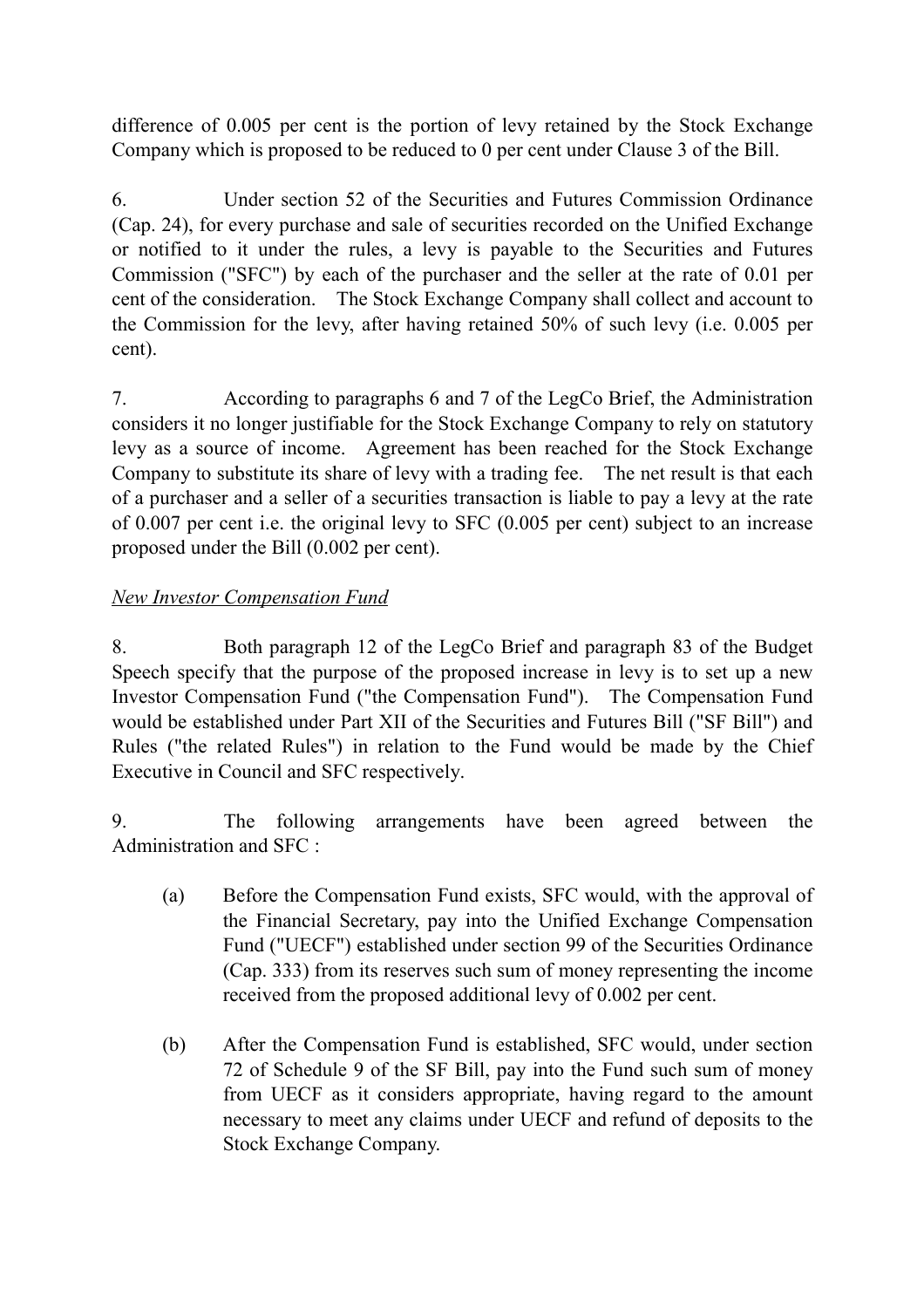10. According to the Administration, the legislative passage of the SF Bill is independent from that of this Bill. It is intended that the proposed levy increase in this Bill will operate before the making of the related Rules. The Administration considers it prudent to start building up the balance under UECF to allow the Compensation Fund to reach the target of HK\$1 billion at an earlier date.

11. Since the purpose of the proposed levy increase is to build up the balance under UECF so that a bigger amount may be transferred to the Compensation Fund when established, it would seem logical that this Council approves the setting up of the Compensation Fund under the SF Bill before approving the levy increase proposed in this Bill. Hence, we would advise that the remaining legislative proceedings on the SF Bill should precede those on this Bill. We would, however, confirm that from a legal point of view, it is possible for the proposals in the Bill to come into operation before the making of the related Rules and the establishment of the Compensation Fund. Members may refer to our correspondence with the Administration at **Annex B**.

12. The Bill does not impose any restriction as to when the increase will cease to take effect even though it is the policy intent that the increase will last until the Compensation Fund has accumulated HK\$1 billion. The period of time required would depend on the market turnover, recoveries and the number of default cases. The Administration would introduce legislative amendments to remove the additional levy when the target is reached. For Members' information, the balance for transfer to the Compensation Fund is estimated to be HK\$655 million as at the end of the year 2000.

## *Trading Fee*

13. According to paragraph 7 of the LegCo Brief, the Stock Exchange Company has proposed to introduce a trading fee of 0.005% of the consideration payable by each of the purchaser and the seller of a securities transaction. Although the trading fee is not a statutory fee, the written approval of SFC has to be obtained. Such trading fee would be subject to review by the SFC and the Stock Exchange Company after a year of its coming into effect.

## *Commencement*

14. The proposals in the Bill will come into effect on a day to be appointed by the Secretary for the Treasury by notice published in the Gazette. According to paragraphs 15 and 16 of the Brief, the Administration intends to implement the levy adjustment and the stamp duty reduction at the same time in July 2001.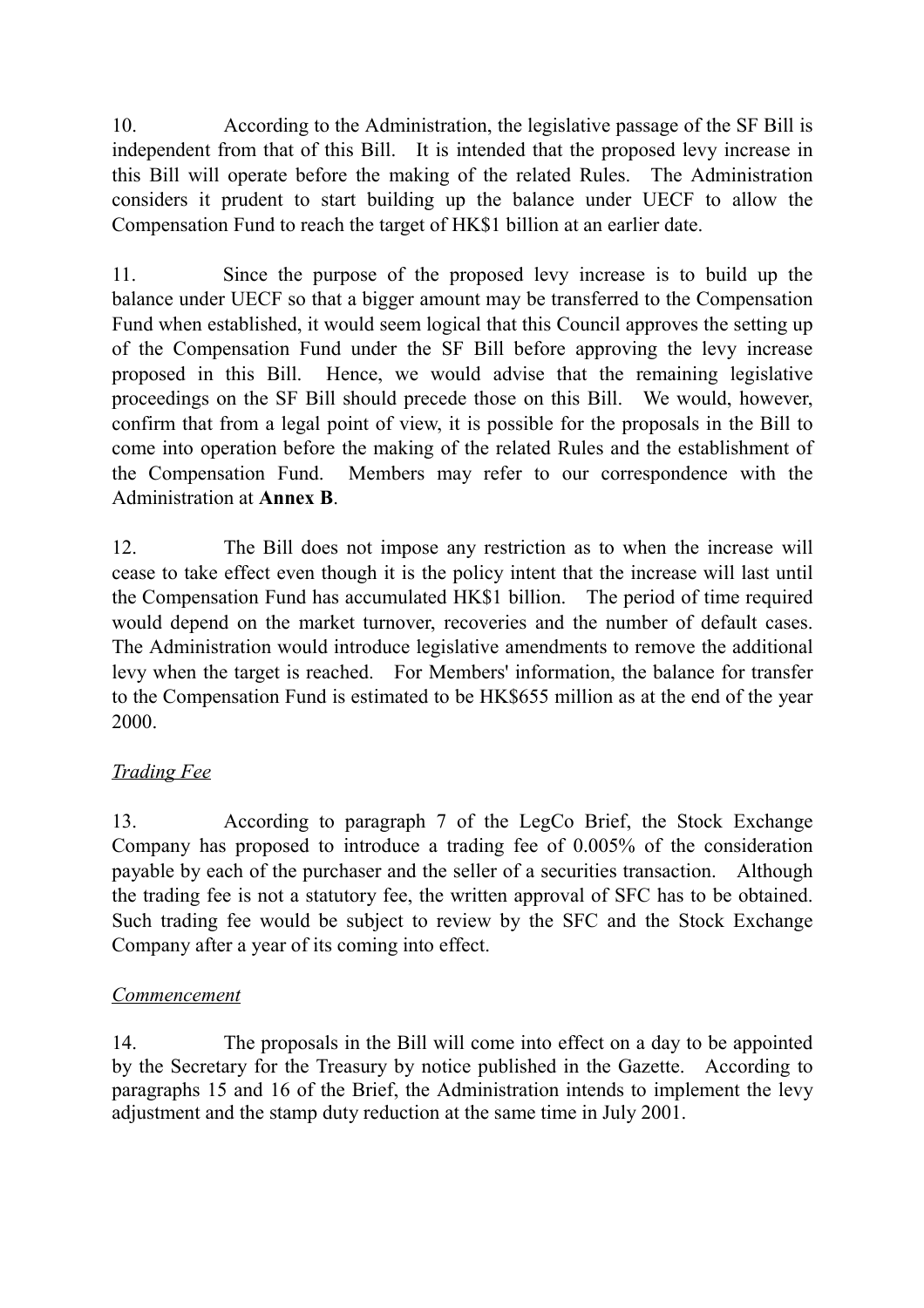## **Public Consultation**

15. The proposed increase in levy was mentioned by the Financial Secretary in paragraph 83 of the Budget Speech as one of the details on which SFC will consult the public. SFC issued a consultation paper on the Compensation Fund on 7 March 2001 and the consultation period lasted for one month. A summary of the comments received insofar as the proposed levy increase is concerned is set out at **Annex C**.

## **Consultation with the LegCo Panel**

16. The consultation paper mentioned in paragraph 15 above was circulated to Members of the LegCo Panel on Financial Affairs and the Bills Committee on Securities and Futures Bill and Banking (Amendment) Bill 2000 on 8 March 2001.

## **Conclusion**

17. Members may wish to set up a Bills Committee to study the Bill, in particular the administrative arrangements that accompany the Bill and the order of its legislative proceedings in relation to the SF Bill.

Encl

Prepared by

Wong Sze-man, Bernice Assistant Legal Adviser Legislative Council Secretariat 25 April 2001

Bill/B/35/00-01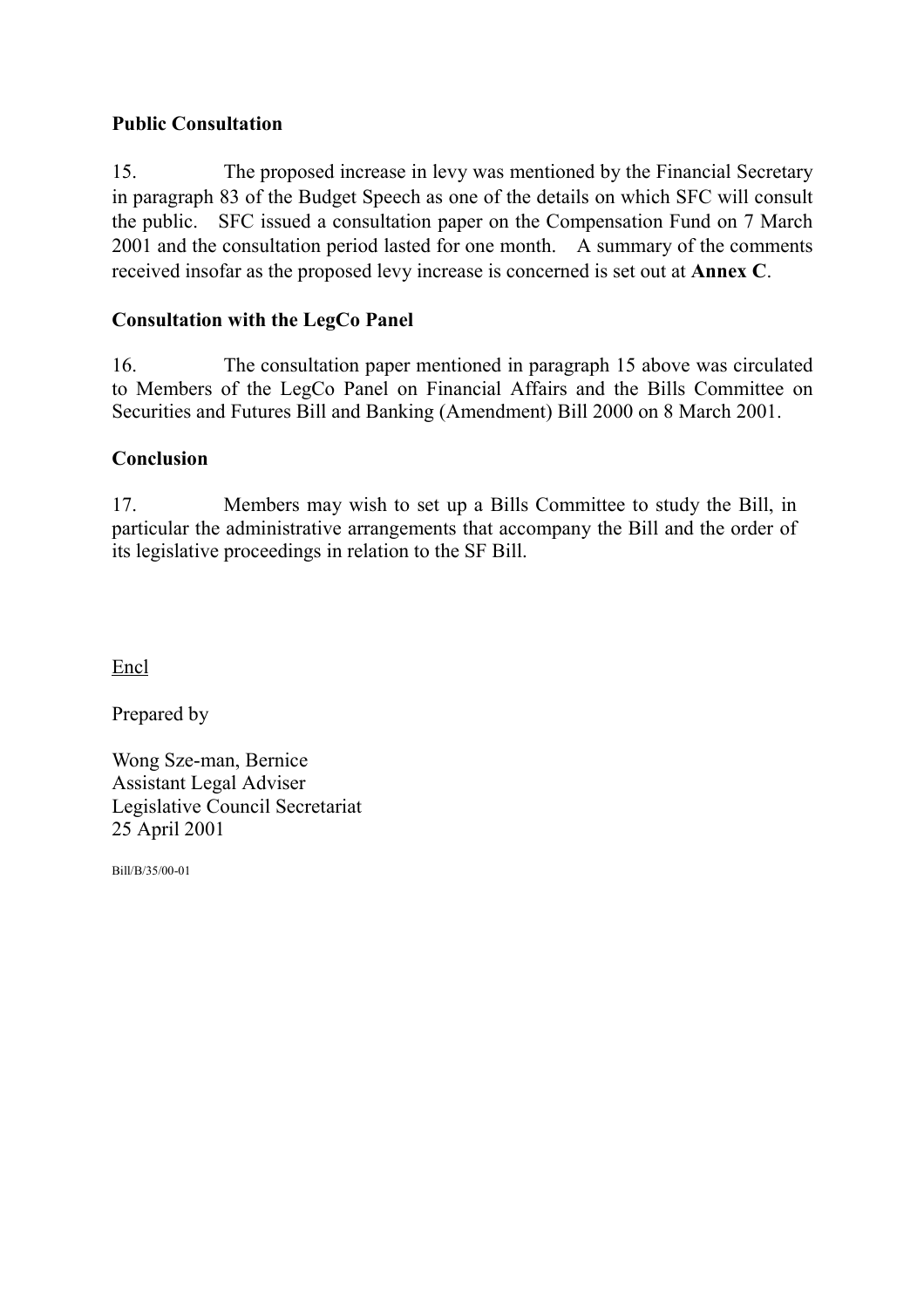# **Revenue (No. 3) Bill 2001**

| <b>Clauses of the Bill</b> | Paragraphs in the 2001-<br><b>2002 Budget Speech</b> | <b>Legal Effect</b>                                                                                                                                                                                                                                                                                                                                                                                                                                                                                                                                     |
|----------------------------|------------------------------------------------------|---------------------------------------------------------------------------------------------------------------------------------------------------------------------------------------------------------------------------------------------------------------------------------------------------------------------------------------------------------------------------------------------------------------------------------------------------------------------------------------------------------------------------------------------------------|
| Clause 2                   | Paragraph 83                                         | <b>Securities</b><br>The<br>and<br><b>Futures</b><br>Commission (Levy) (Securities) Order<br>(Cap. 24 sub. leg.) would be amended<br>to revise the rate of levy from 0.01%<br>to 0.007% of the consideration of<br>purchase and sale payable by each of<br>the purchaser and the seller in respect<br>of securities transaction recorded on<br>the Unified Exchange or notified to it.                                                                                                                                                                  |
| Clause 3                   | Not applicable                                       | Securities<br>The<br>and<br>Futures<br>Commission (Levy) (Securities) Order<br>(Cap. 24 sub. leg.) would be amended<br>to reduce the percentage of the levy to<br>be retained by the Stock Exchange<br>Company from 50% to 0%.                                                                                                                                                                                                                                                                                                                          |
| Clause 4                   | Paragraph 82                                         | The Stamp Duty Ordinance (Cap.<br>117) would be amended to reduce the<br>rate of stamp duty payable on :<br>(a) contract notes for the sale or<br>purchase of Hong Kong stock<br>from $$1.125$ for every $$1,000$ or<br>part thereof to $0.1\%$ ;<br>(b) transfer operating as a voluntary<br>disposition inter vivos or made for<br>the purpose of effectuating a<br>transaction whereby the beneficial<br>interest in Hong Kong stock<br>passes otherwise than on sale and<br>purchase, from \$2.25 for every<br>\$1,000 or part thereof to $0.2\%$ . |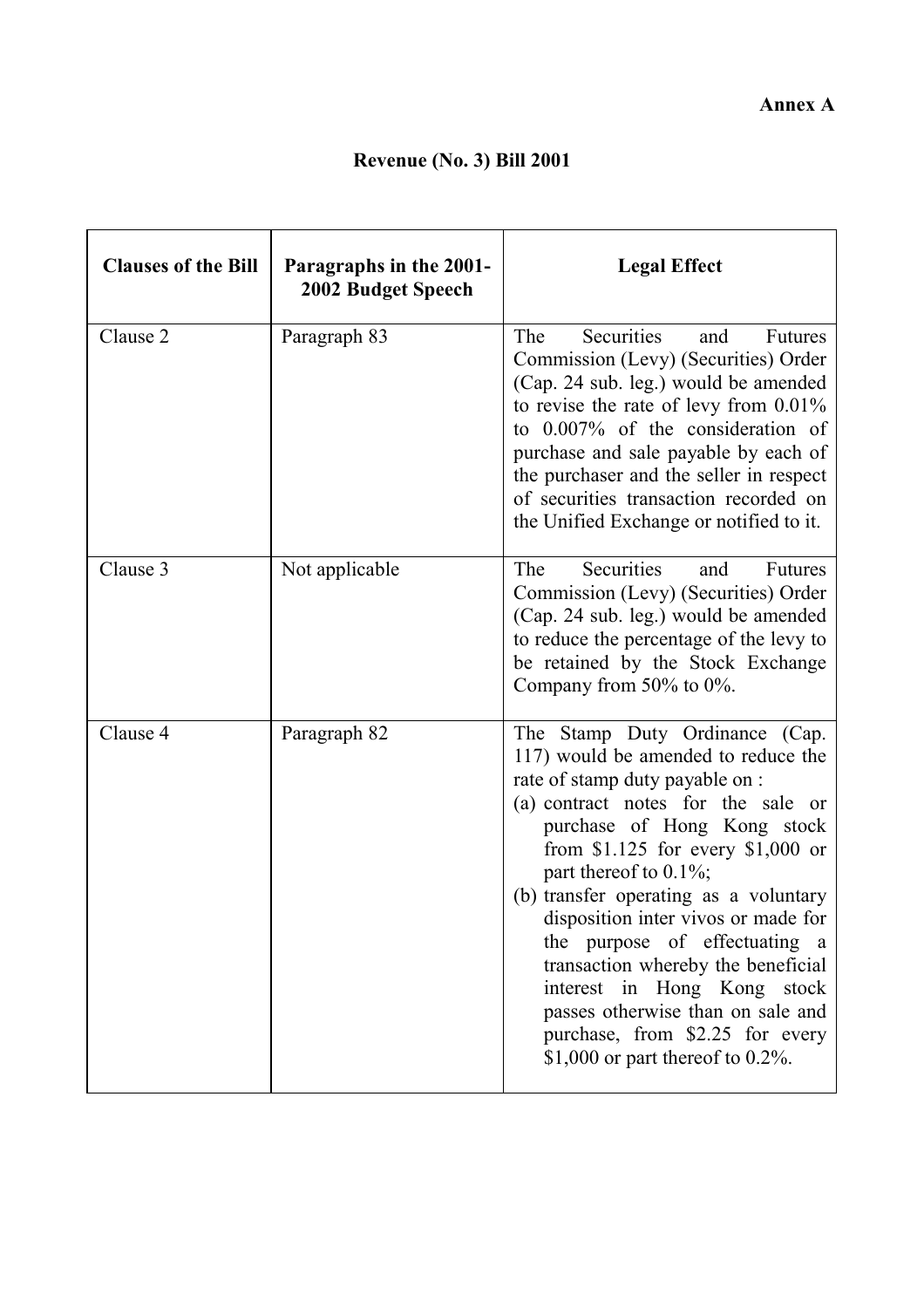LS/B/35/00-01 2869 9204 2877 5029

Finance Bureau 4/F, Main Wing Central Government Offices 11 Ice House Street Central Hong Kong

9 April 2001

**BY FAX** Fax No. : 2530 5921 Total no. of pages : 2

(Attn : Ms Esther Leung Principal Assistant Secretary)

Dear Esther,

## **Revenue (No. 3) Bill 2001**

I am scrutinizing the legal and drafting aspects of the above Bill on behalf of Members and write to seek your clarification on the proposed increase in transaction levy.

Paragraphs 2 and 12 of the LegCo Brief refer to the proposal in the Budget Speech to increase the existing levy on securities transactions by 0.002 percentage point for the purpose of setting up a new Investor Compensation Fund ("the Compensation Fund") for a limited period of time until such fund has accumulated \$1 billion.

1. The proposed increase in levy was mentioned by the Financial Secretary in paragraph 83 of the Budget Speech as one of the details on which the Securities and Futures Commission will consult the public. Please clarify whether consultation has been carried out since then, and if so, the outcome of such consultation.

2. The Bill does not impose any restrictions as to when the increase will cease to take effect, i.e. when the Compensation Fund has accumulated \$1 billion (paragraph 83 of the Budget Speech and paragraph 12 of the LegCo Brief refer). When does the Administration expect the Compensation Fund to grow to this amount and what actions will it take then?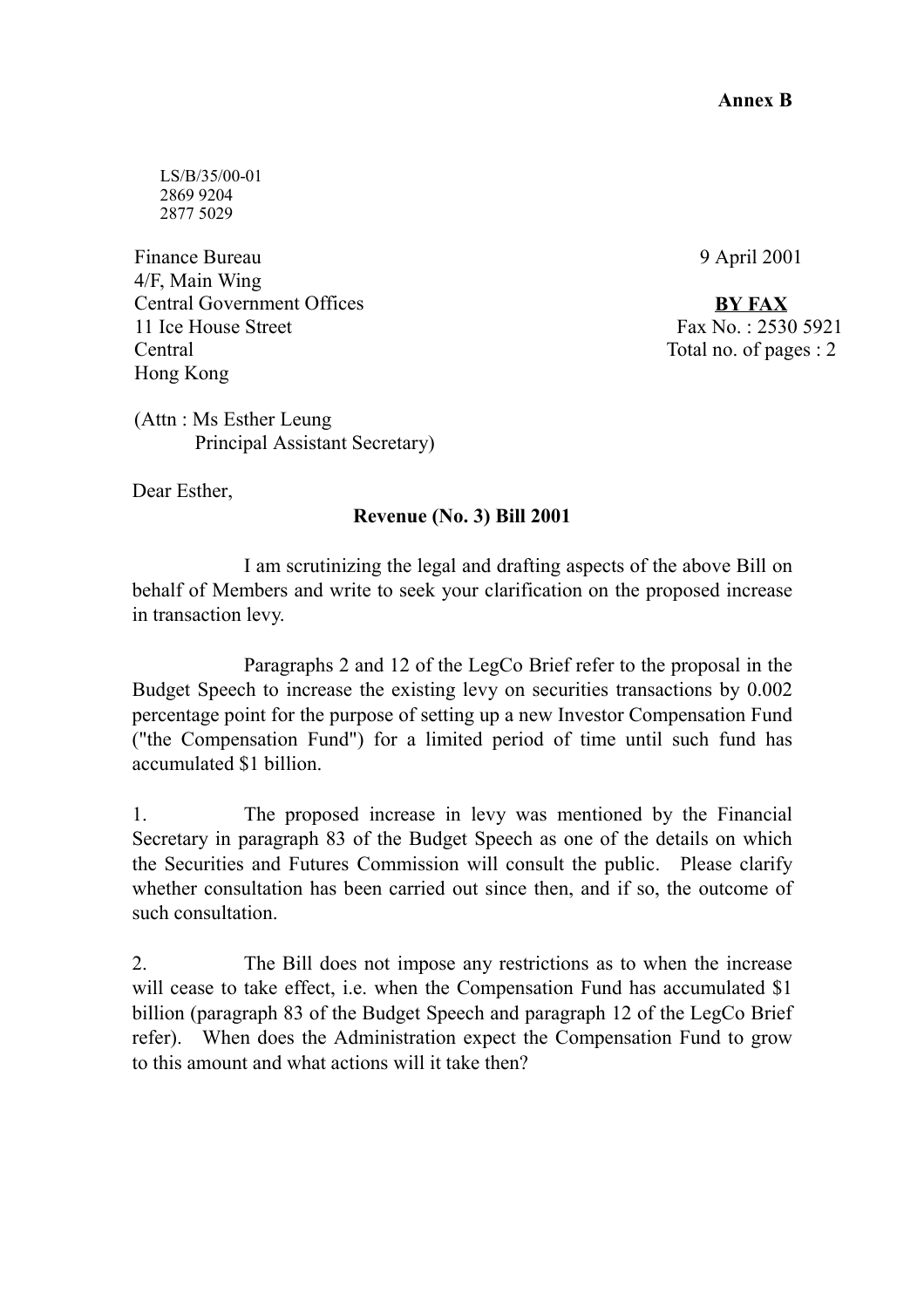$- 2 - -$ 

3. The Compensation Fund is proposed to be set up under the Securities and Futures Bill and rules in relation to the Fund would be made by the Chief Executive in Council and the Securities and Futures Commission. Please confirm whether it is the policy intent :

- (a) that the remaining legislative proceedings on the Securities and Futures Bill should precede those on the Revenue (No. 3) Bill 2001;
- (b) that the Revenue (No. 3) Bill 2001 will come into operation in July 2001 (as suggested in paragraph 16 of the LegCo Brief) regardless of whether the Rules in relation to the Compensation Fund have been made or not.

4. In the Budget Speech, the transaction levy is proposed to be increased from 0.01 per cent to 0.012 per cent. The Bill, on the other hand, proposes to reduce the levy from 0.01 percent to 0.007 per cent, having taken into account the removal of the portion of levy retained by the Stock Exchange of Hong Kong (SEHK). According to paragraph 7 of the LegCo Brief, this agreement has been reached following discussions with the SEHK, who proposed to introduce a trading fee of 0.005% per side of the consideration of transaction. Please clarify whether legislative amendments would be introduced to give effect to this proposal.

In order to facilitate my preparing the report on the Bill to the House Committee, I shall be grateful if you would let me have your reply before 19 April 2001.

Yours sincerely,

(Bernice Wong) Assistant Legal Adviser

c.c. LA

D of J (Mr K F Cheng, SALD) (Fax : 2845 2215)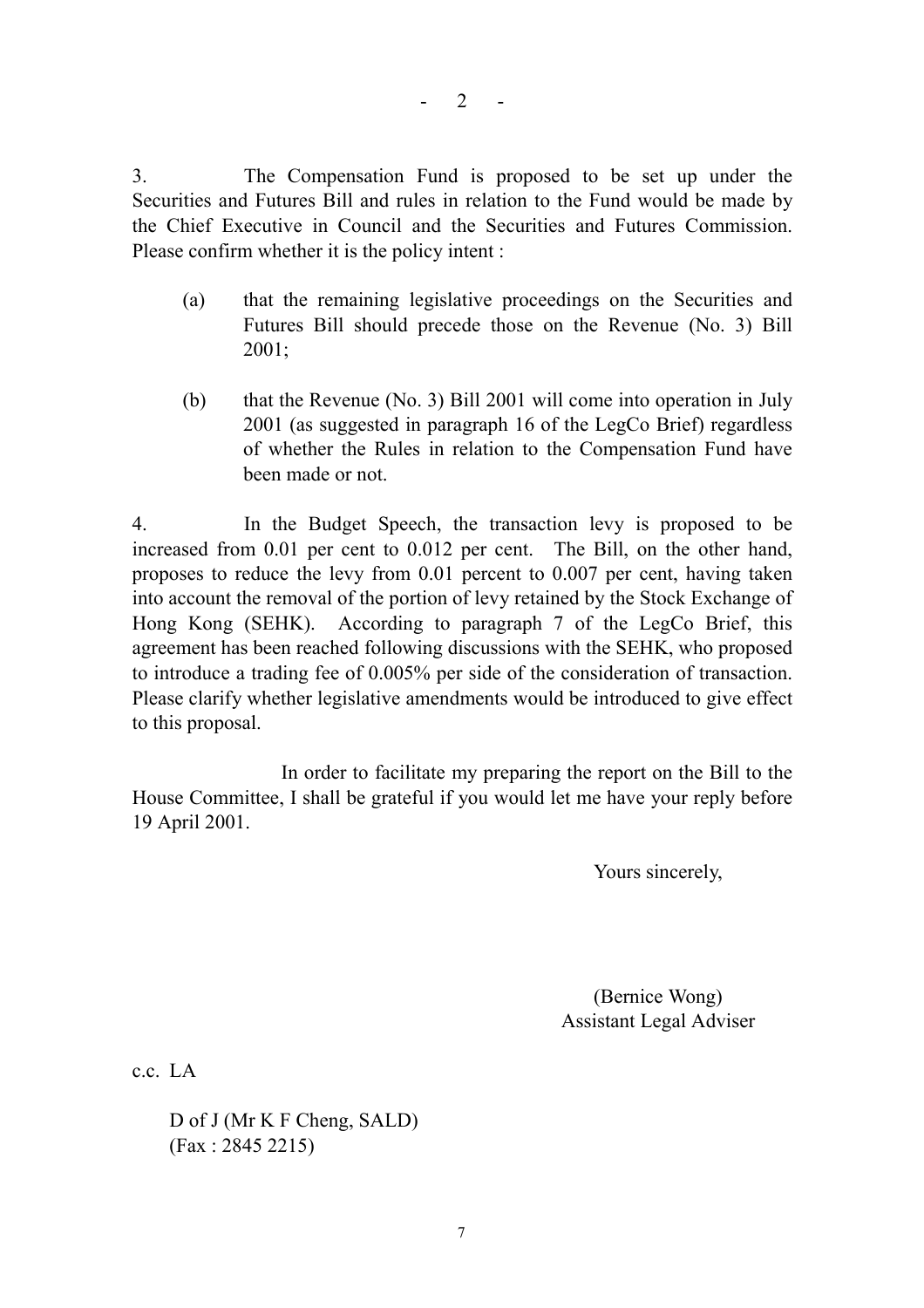Fax No. : 2868 5279 Tel No. : 2810 2229 Our Ref. : FIN CR 5/7/2201/00 Your Ref. : LS/S/20/00-01, LS/B/32/00-01

20 April 2001

Ms Bernice Wong Assistant Legal Adviser Legislative Council Secretariat Legislative Council Building 8 Jackson Road, Central Hong Kong

Dear Bernice,

## **Revenue (No.3) Bill 2001**

Thank you for your letter dated 9 April 2001. Having consulted the Financial Services Bureau, I would like to respond to your questions on the proposed increase in transaction levy as follows please:-

## (a) Public consultation

The Securities and Futures Commission (SFC) issued a consultation paper on the proposed new investor compensation arrangements on 7 March and the consultation period ended on 6 April. Comments have been received from ten entities, including the Consumer Council, Hong Kong Stockbrokers Association, Hong Kong Securities Institute, Hong Kong Institute of Company Secretaries, Hong Kong Association of Banks, four financial intermediaries and one individual. There is general support for the new compensation scheme, as widely reported in the media.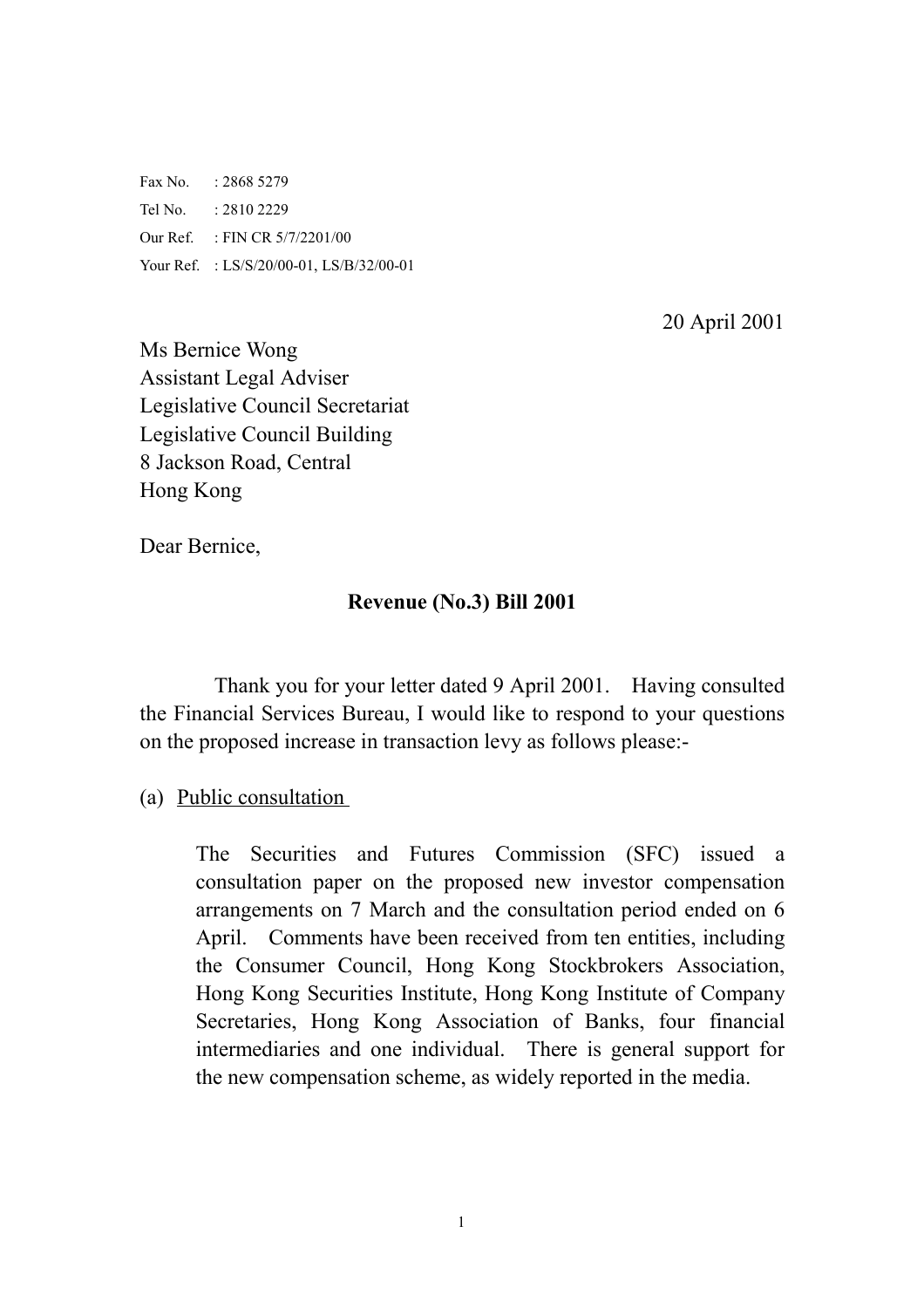#### (b) Duration for the proposed increase in levy

The proposed levy is intended to last until the new compensation fund has accumulated HK\$ 1 billion. The period of time required for reaching this target would depend on the market turnover, which affects directly the levy income. It also depends on recoveries and whether there would be further default cases from now on. We hope that the HK\$ 1 billion target would be achieved as soon as possible, possibly within a few years if there are no further major default cases. After this target is reached, we intend to remove the additional 0.002 percentage point in the levy through amendments to the relevant rules on the levy.

## (c) Interface with the Securities and Futures Bill (SF Bill)

It is our intention to have the SF Bill enacted as early as possible. The legislative passage of the SF Bill is independent from that of the Revenue (No.3) Bill. As set out in paragraph 12 of the LegCo Brief, the new Fund is planned to be set up after the enactment of the SF Bill. Prior to this, we consider it prudent to start building up the balance under the existing Unified Exchange Compensation Fund (UECF) so that a bigger amount may be transferred to the new Fund when established. This will allow the new Fund to reach the HK\$ 1 billion level at an earlier date. It is for this purpose that we propose to increase the existing levy on securities transactions and to pay the additional monies to the UECF before the new Fund is established. Thus, the proposed levy increase in the Revenue (No.3) Bill is intended to operate before the making of rules in relation to the new compensation Fund under the SF Bill. Subject to the passage of the Revenue (No.3) Bill through the LegCo, we intend to implement the new levy in July 2001. This will allow time for the Stock Exchange and the industry to make necessary adjustments to their operation systems.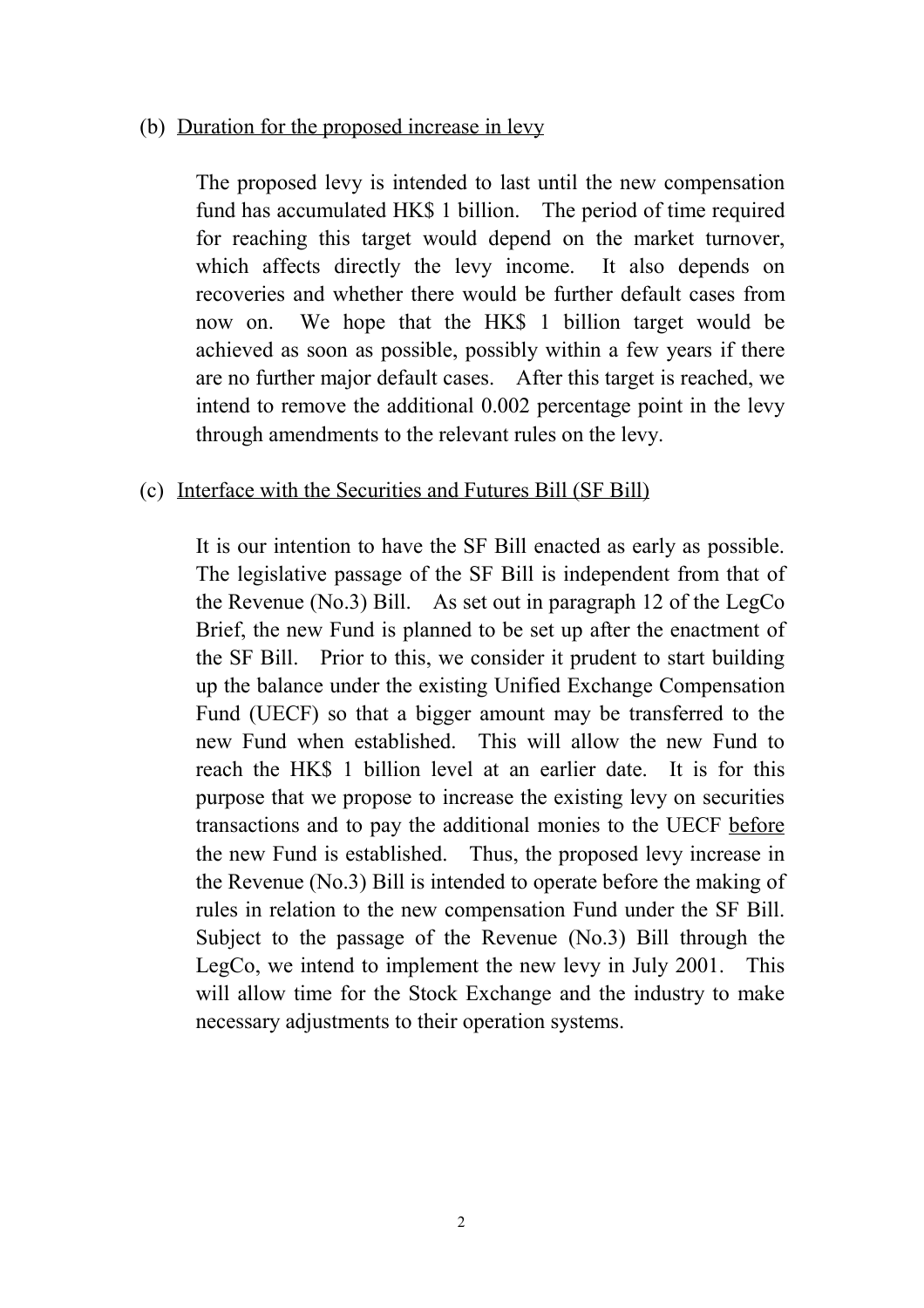## (d) Proposed introduction of a trading fee by the Stock Exchange

According to section 15 of the Exchanges and Clearing Houses (Merger) Ordinance (Cap.555), no fee shall be imposed by the Stock Exchange unless with the approval in writing by the SFC. No legislative amendment will be required to give effect to the introduction of the trading fee by the Stock Exchange as the trading fee is not a statutory levy. The proposed introduction of a trading fee by the Stock Exchange, however, will be subject to approval by the SFC.

Please let me know if you need any further clarifications on the proposal.

Yours sincerely,

(Miss Maisie Chan) for Secretary for the Treasury

c.c. FSB (Attn: Ms Salina Yam) SFC (Attn: Mr Mark Dickens) Law Draftsman (Attn: Mr K F Cheng)